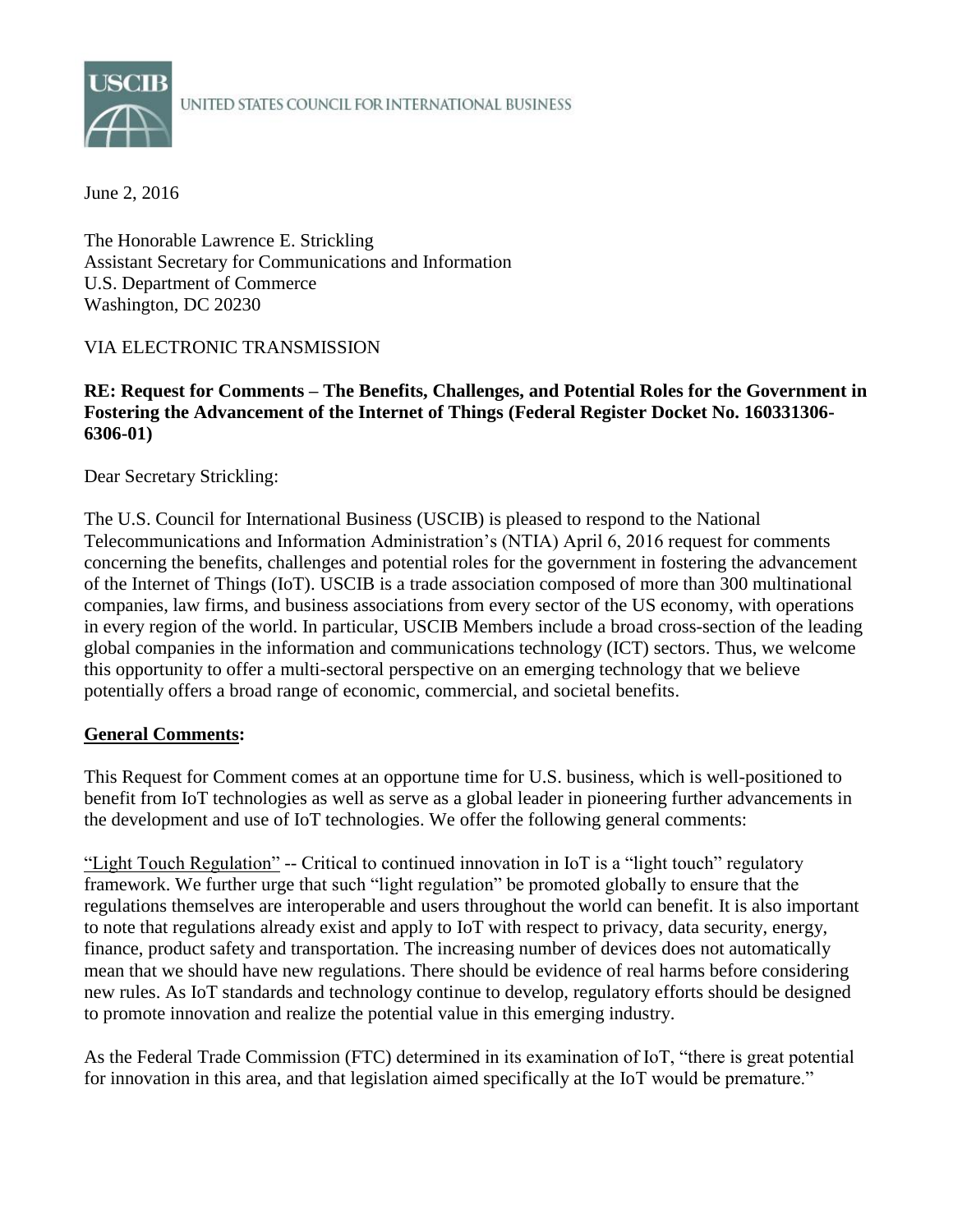NTIA Request for Comments on the Internet of Things Page 2

Furthermore, if there are new regulations, they will have to be harmonized with existing regulations; there will need to be further harmonization if state and federal agencies enact rules. A fragmented regulatory environment will limit innovation and growth of this industry.

Voluntary Standards -- Given the dynamic nature of IoT innovation, it is not advisable that governments impose regulations or standards aimed at realizing *technical* interoperability, since such standards likely would quickly become outdated and hamper global deployment of IoT technologies. Rather, governments should encourage business collaboration in open and global standardization efforts to develop technological best practices and voluntary standards. This is because business is in the best position to understand the potential of emerging technologies for commercial, economic, and societal benefit.

U.S. Leadership in Reducing Global Regulatory/Policy Barriers -- The U.S. government should lead efforts to reduce barriers internationally. An essential complement is to work with the International Telecommunications Union (ITU) to ensure there is sufficient spectrum, including unlicensed spectrum, to realize the benefits of IoT. The U.S. government also should tackle foreign policy barriers to IoT. Some countries are using IoT as a state-directed industrial policy aimed at leap-frogging technology development and improving their competiveness nationally, regionally, and globally. This is potentially very problematic, leading to protectionist policies that outright restrict market access of U.S. business and/or impose localization requirements on U.S. companies that wish to do business in a particular foreign market.

The Broader Digital Economy Architecture -- It is important to understand how IoT fits into the broad digital economy architecture. Care should be given to considering important "back end" technologies important to enable IoT, such as cloud computing.

## **Specific NTIA Questions:**

NTIA poses some 28 different questions covering such topics as technology, infrastructural needs, economic impact, and policy questions. USCIB has elected to respond to the following *selected*  questions, which we feel most effectively draw upon the expertise and insights of members concerning the technical, commercial, and policy implications of IoT.

## **General:**

## **2. What definition(s) should we use in examining the IoT landscape and why?**

The IoT is composed of a broad group of devices and technologies that include sensors incorporated into various everyday "things," along with enabling applications and cloud-based analytical platforms. Beyond this kind of broad outline, USCIB would suggest that a precise, exclusive definition of the IoT is not necessary at this point. Establishing such a definition is the first step toward regulating the group of technologies that the IoT represents, deciding which fall within and which fall outside of it. As USCIB says elsewhere, we would not support such regulations.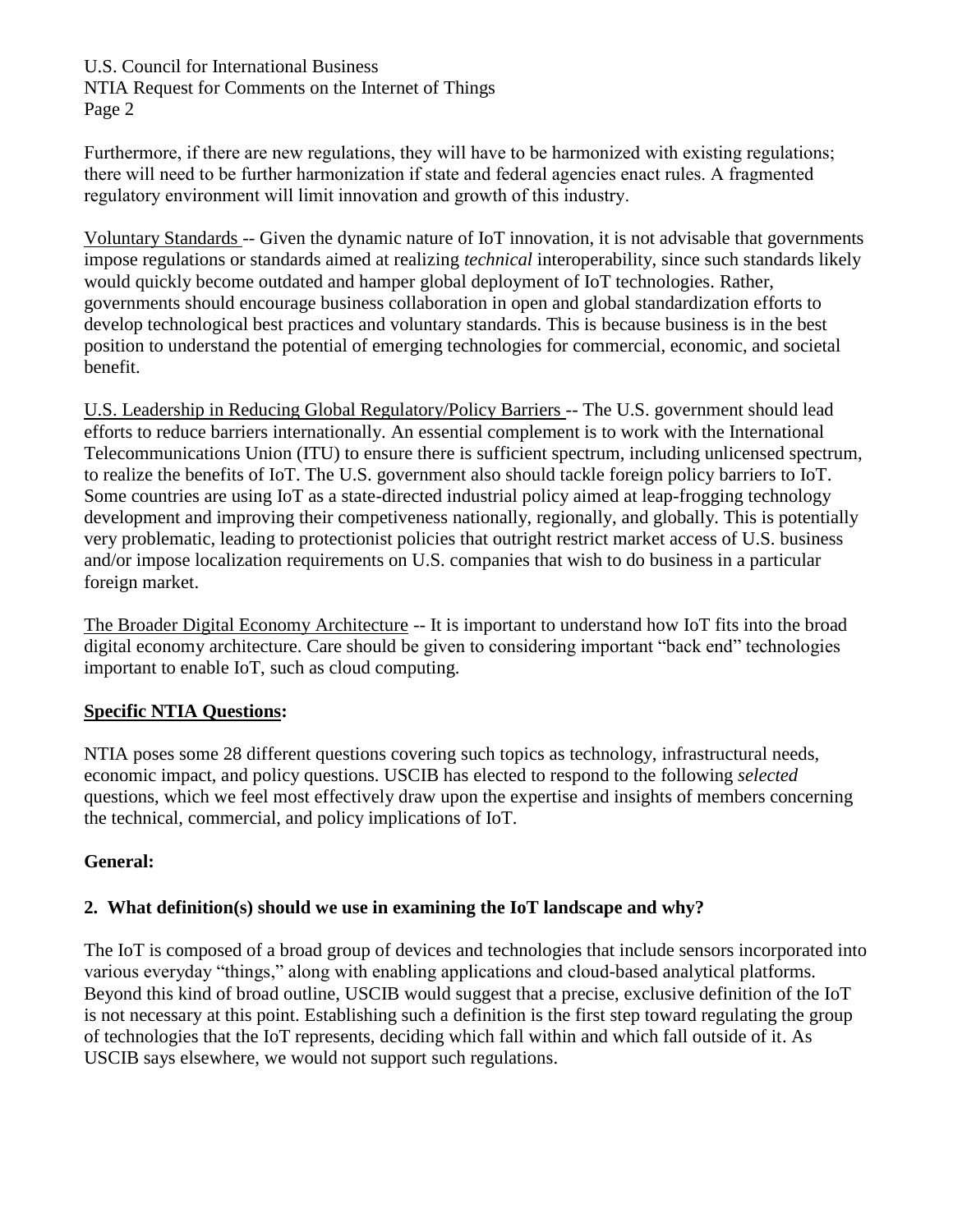U.S. Council for International Business NTIA Request for Comments on the Internet of Things Page 3

## **Technology:**

### **6. What technological issues may hinder the development of IoT, if any: (i) interoperability; (ii) insufficient/contradictory/proprietary standards/platforms; (iii) spectrum availability and potential congestion/interference; and (iv) availability of network infrastructure.**

Interoperability: IoT devices need to be quick and easy to set up and then they just need to work – first time, every time; seamlessly connecting to the network and fading into the background of our daily lives, as they perform their designed function. IoT devices need to recognize that other IoT devices may be sharing the network and avoid interference with these IoT devices.

As we discuss above, given the dynamic nature of IoT innovation, it is not advisable that governments impose regulations or standards aimed at realizing *technical* interoperability, since such standards likely would quickly become outdated and hamper global deployment of IoT technologies.

Standards and platforms: USCIB believes open standards adopted voluntarily can serve as technical building blocks for IoT interoperability as well as stimulate continued industry innovation. Multiple, competing standards and the fragmentation they cause impede development of a large-scale market which effectively creates a barrier to cost-effective entries. While open standards may be developed in both international standards bodies and industry-led global standards consortia, it is imperative that these organizations cooperate in adopting widely recognized standards so as to avoid the fragmentation problem.

Spectrum availability and potential congestion/interference: Connectivity is imperative to realize the full power of emerging technologies. In turn, spectrum may be viewed as an essential building block of IoT connectivity. Where ubiquitous and affordable high-speed broadband connections are lacking, consumers, businesses and governments lose out on the economic and societal benefits possible through IoT. In general, governments and regulators should provide a framework that incentivizes investment in broadband build-out. Specifically, we urge that spectrum licenses be granted under more harmonized terms with respect to timing, license durations, and assignment conditions.

An essential complement is to work with the International Telecommunications Union (ITU) to ensure there is sufficient globally harmonized spectrum, including unlicensed spectrum, to realize the benefits of IoT.

Availability of network infrastructure: IoT devices need communications that are robust, reliable, and secure. In particular:

- IoT devices need a communication infrastructure that has no single point of failure or has a recovery function in the case of communications failure or interruption;
- IoT devices need efficient power and possible back-up power in many instances;
- IoT devices should not place an administrative burden on the network, owner or end user.

The communications infrastructure in which IoT operates also may be weakened by insufficient attention to legacy devices. More than 85 percent of existing devices worldwide are based on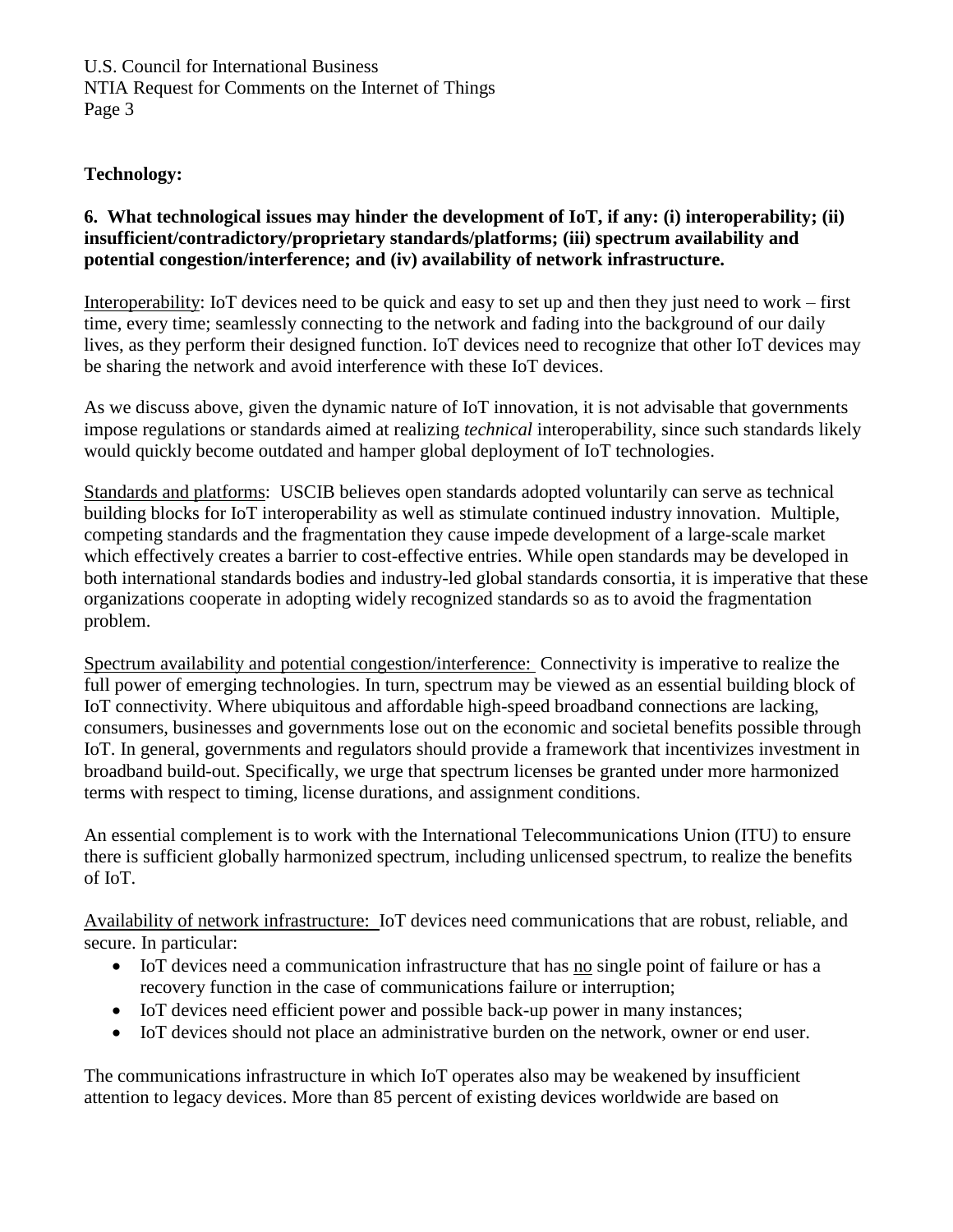NTIA Request for Comments on the Internet of Things Page 4

unconnected legacy systems. Solutions therefore must be developed and deployed to address connectivity and interoperability of legacy devices as an interim step to avoid replacing all existing infrastructure. This would enable the benefits that IoT and other emerging technologies to be realized in this legacy environment.

## **Economy:**

## **13. What impact will the proliferation of IoT have on industrial practices, for example, advanced manufacturing, supply chains, or agriculture?**

Business is using specific IoT applications to address a range of commercial needs, some of which provide direct social welfare benefits. These include fleet management, energy management, connected car, health monitoring, and cargo management. The following are examples of such applications:

- Companies have deployed IoT technology to create intelligent container fleets to improve operations with information that is delivered based on specific business needs, such as the movement of perishable or high-value cargo;
- With respect to healthcare, wireless, body-worn sensors will increasingly allow remote and continuous monitoring of patients at home by their health-care providers, thereby potentially freeing many patients from extended and expensive hospital stays. This information typically is wirelessly linked to a local monitoring hub (i.e., from a device to a router) in the patient's home, which then passes the information to the broadband network, routing it to the cloud where analytics continuously monitor a patient's status, notifying a healthcare provider of any anomalies.
- IoT shows great promise for agriculture by providing farmers with useful information such as weather reports and crop prices as well as educating them about new farming techniques. Through data generated from GPS and sensors on the field and farming equipment, and using big data analytics, farmers have been able to improve crop yields and water utilization. In addition, supported by data and analysis, farmers can benefit from precise advice about the seeds to plant, time to harvest, and expected yield<sup>1</sup>. Monitoring of crops and weather patterns is also used by international organizations to issue early warnings of famine or the shortages resulting from natural disasters. This can make it possible for governments to take preventive action in areas at  $risk^2$ .

## **Policy Issues:**

 $\overline{a}$ 

### **15. What are the main policy issues that affect or are affected by IoT and how should the government respond?**

Optimizing Opportunities -- The dynamic nature of IoT innovations naturally raises questions for policymakers about the extent to which existing policies and regulations are sufficient to facilitate continued innovation and the related economic and societal benefits, while at the same time addressing risks that may exist with some applications.

<sup>1</sup> http://www.aditi.com/internet-of-things-in-agriculture-case-study/

<sup>2</sup> https://www.itu.int/net/itunews/issues/2009/08/25.aspx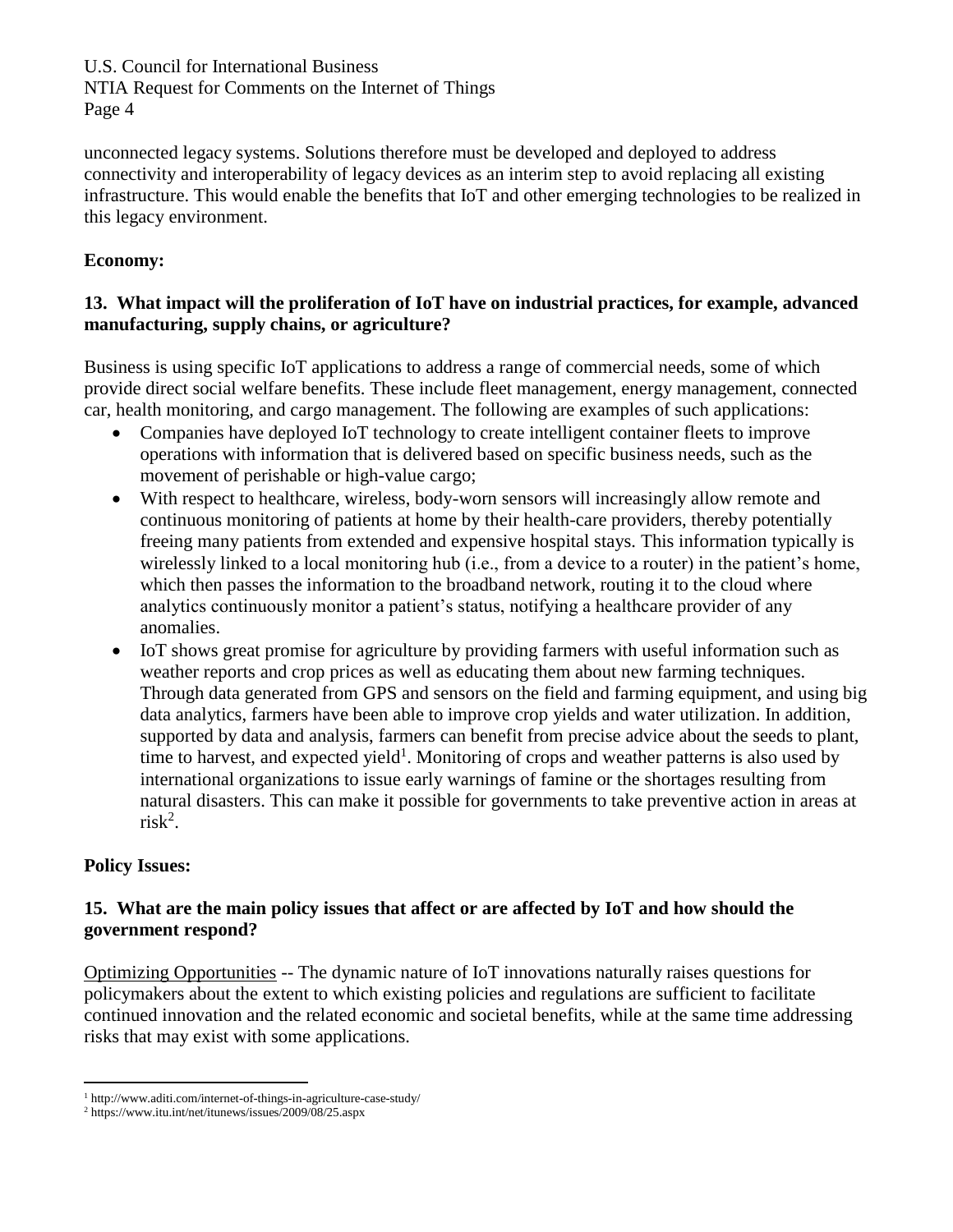NTIA Request for Comments on the Internet of Things Page 5

Potential risks related to privacy and security, in particular, should be appropriately considered and addressed. But at the same time, policymakers should thoughtfully consider the potential opportunity costs of overly burdensome regulations that have the effect of constraining innovation or creating unintended consequences that limit societally beneficial uses of information within or across borders.

Rather than approaching this challenge as a zero-sum exercise, USCIB believes an approach more suited to the dynamic environment of the digital economy focuses on *optimizing* the opportunity of users to leverage the benefits of IoT and other emerging technologies while maintaining a safe, secure, and trusted on-line environment.

This evaluation is not easy or without complexities, however. Overbroad definitions of "personal information" in the IoT space could prove especially problematic. With respect to concerns about protecting personal data, we feel it is important to carefully consider the nature of the information being collected and used. For example, at the business-to-business (B2B) level, many of the applications deal with non-identifiable or non-personal information, such as a jet engine providing automated reporting of its oil consumption or efficiency or operation. On the other hand, personal information will also flow over the IoT and will benefit both individual users as well as society more generally through use in healthcare research. Accordingly, it is important to pursue the "optimization approach" and develop frameworks that appropriately protect privacy while considering the context and nature of the information being collected and used through a risk-benefit analysis.

To achieve this successfully, we suggest that policymakers first defer to industry initiatives or multistakeholder proceedings that have focused, or are working, on challenges associated with a particular application of IoT technology. These initiatives can address security and privacy challenges in a more nuanced and nimble manner than government regulations. To the extent that this kind of work is not already under way to address an identified challenge, policymakers should, as a first step, convene such a group effort, rather than moving directly to regulation. Industry and multistakeholder groups have already achieved significant success in addressing the challenges posed by some of the more sensitive personal data that travels over the IoT. For example, the Consumer Technology Association has issued a set of best practices covering personal, wearable devices. And, several years ago, the Future of Privacy Forum worked with a variety of stakeholders to develop a self-regulatory regime covering consumer smart-grid data. The NIST cybersecurity framework is a similar multistakeholder success story focusing on security issues.

Evaluating security challenges posed by IoT and emerging technologies can be equally complex. The issues concern the security of the devices and the ability to hack into the device versus the data stream that emerges from the device. For the former, the concern is that the device function may be compromised. For data streams, the issue concerns the sensitivity and confidentiality of the data. Standards currently are being considered that would improve the security of devices while still permitting the interoperability that makes them useful. With respect to the security of data streams, certain mediating systems (say, a "smart house" composed of various devices connected by IoT technology) may enable individuals to control personal data collection.

The important point in evaluating privacy and security challenges posed by the IoT is use and context.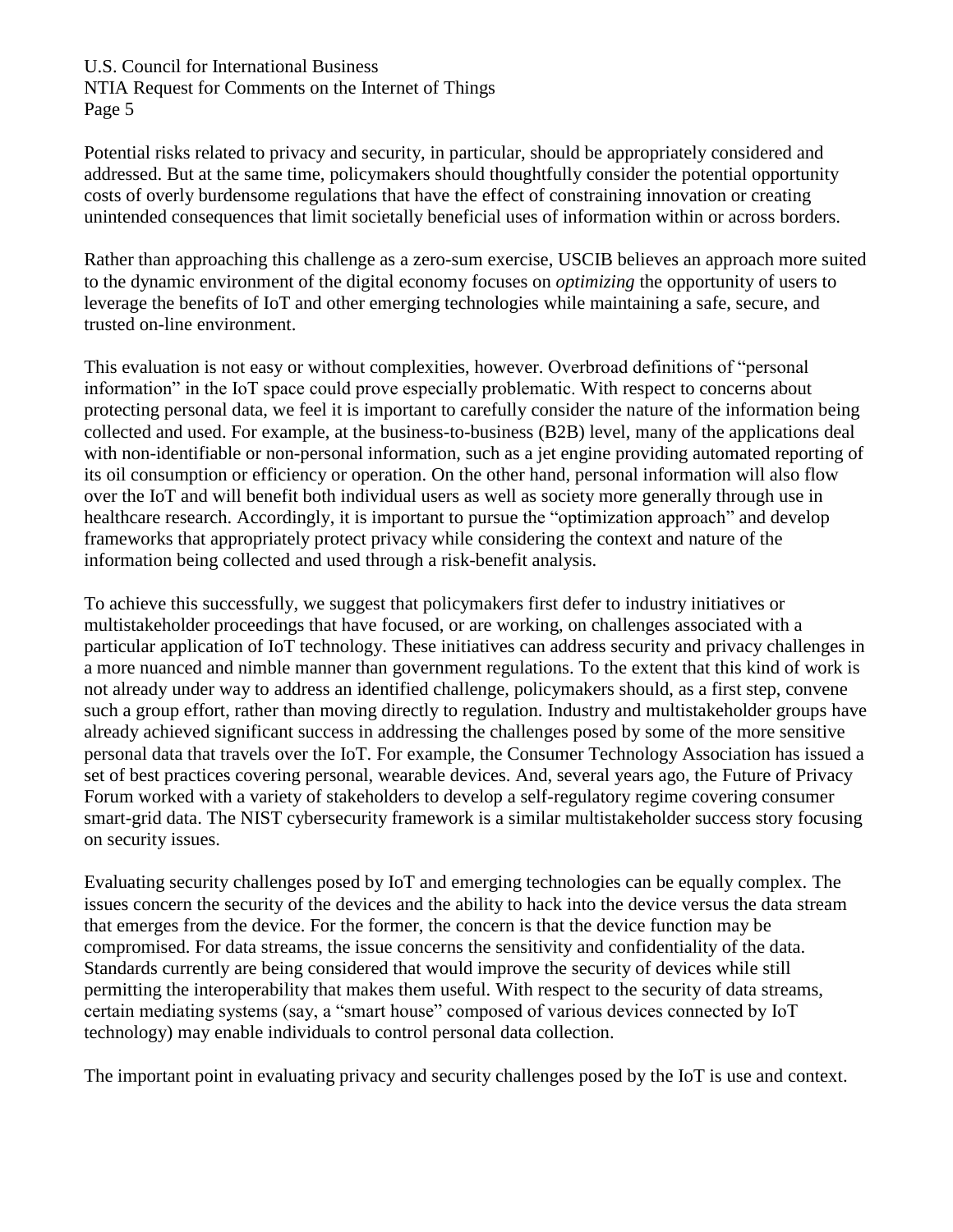NTIA Request for Comments on the Internet of Things Page 6

The FTC has established leadership in enforcement of strong privacy rules. For the time being, we should follow their guidance and regulatory approach to how existing privacy obligations and compliance frameworks may be used in guiding industry utilization of IoT, while urging that premature regulations be avoided.

As the FTC determined in its examination of IoT, "there is great potential for innovation in this area, and that legislation aimed specifically at the IoT would be premature."

# **16. How should the government address or respond to cybersecurity concerns around IoT applications? And**

## **17. How should the government respond to privacy concerns about IoT?**

A successful public policy framework must evoke consumer and industry trust through enhanced privacy and security solutions in order to motivate adoption of and participation in the marketplace for IoT and emerging technologies. Consumer notice and consent will continue to be important in ensuring appropriate protections for collection and use of personal data by IoTs. However, we caution that a strict reliance on the "consent model" may hamper some uses of IoT, particularly with implications for public safety, health-case, and other societal benefits. Many businesses rely upon the privacy principle of accountability for the appropriate collection, use, and protection of the consumer's data in a manner that takes into consideration the sensitivity of the data. We feel this affords an approach to privacy protection that safeguards the consumer, yet would continue to enable innovative uses of IoTs for various societal benefits.

Industry Self-Regulation -- The most effective privacy and security methods must be developed through industry collaboration as required for different IoT applications. Equally important is an understanding that security and privacy issues vary according to context, application, communications media used, and degree of human interaction.

Not all data processed by an IoT application is personal. Thus, when applying any privacy and security guidelines, a distinction should be made between strictly consumer applications (e.g., wearable computing, home automation), which may require more stringent risk assessment, and business applications (e.g., cargo tracking, agricultural monitoring), where the processing of personal data may be minimal or non-existent. USCIB therefore proposes that proactive industry self-regulation and collaboration with government are the most effective measures to mitigate risk yet preserve innovation.

Industry stakeholders are committed to meaningful, voluntary efforts to improve privacy and security. Thus, as set out more fully in connection to question 15, USCIB advocates the embrace of voluntary compliance and broadly accepted industry guidelines as the most productive approach to ensuring robust privacy and security standards.

## **19. In what ways could IoT affect and be affected by questions of economic equity? Specifically, (a) in what ways could IoT potentially help disadvantaged communities, groups, or rural communities?**

IoT devices appear to enable many more efficient and unique technologies to expand. But all IoT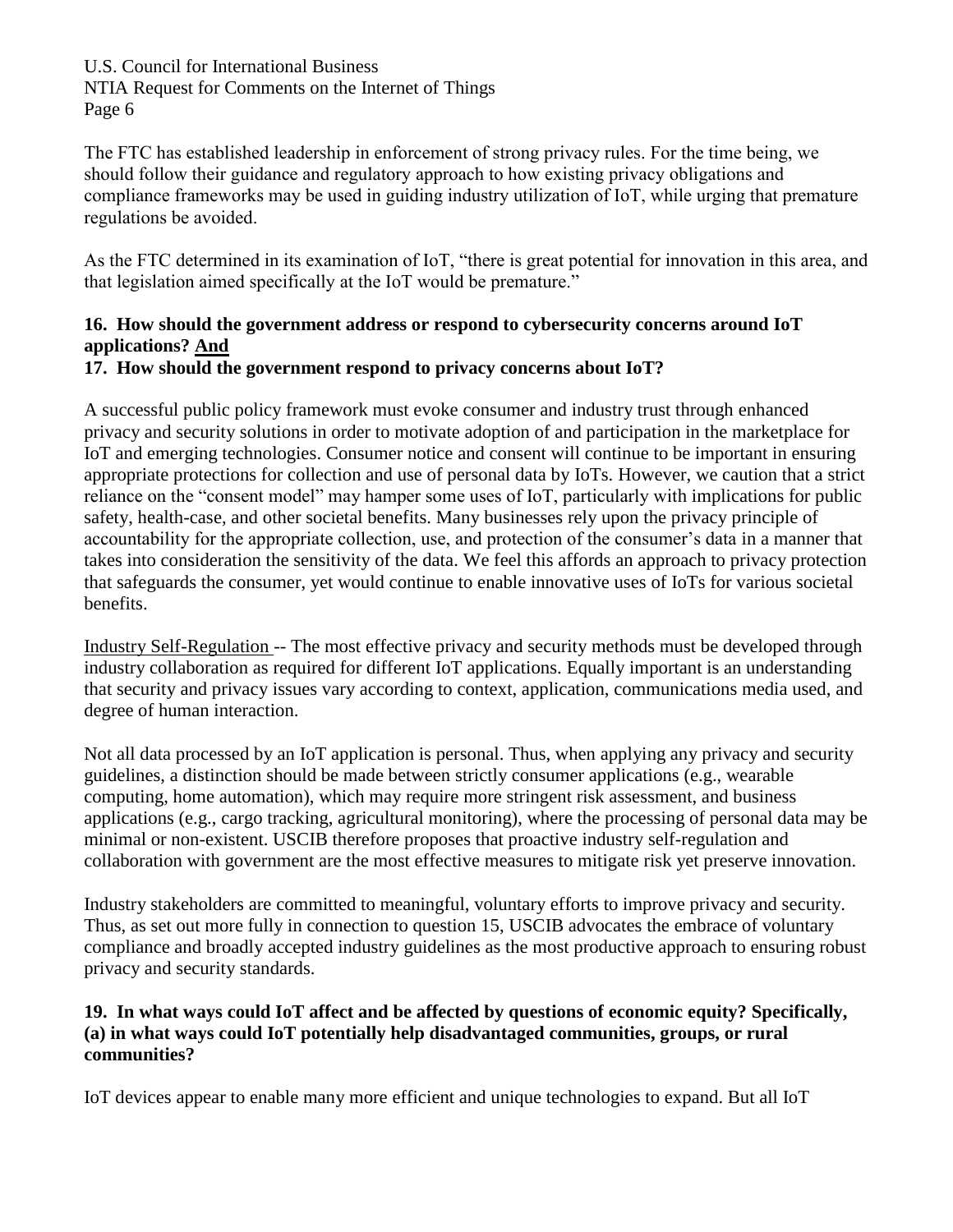NTIA Request for Comments on the Internet of Things Page 7

devices require an appropriate connection to the Internet. This connectivity often will be wireless (cellular and/or WIFI) and the connectivity will have to work with IoT devices that operate at a minimal power level. In areas where existing cellular and other communication technologies deployments are limited, IoT deployments could be challenging unless the proper "backhaul" communication is present.

To improve this situation, there should be incentives to improve rural coverage for IoT and reasonable accommodation by all local zoning jurisdictions for IoT related installations.

### **International Engagement:**

### **20. What factors should the Department consider in its international engagement in: a. Standards and specification organizations? b. Bilateral and multilateral engagement? c. Industry alliances? d. Other?**

Many IoT opportunities are global in nature. And, not surprisingly, many international organizations currently are examining via programming and solicitation of comments appropriate public policy with respect to IoT. Thus, the time is ripe for the U.S. Government to pursue bilateral or multilateral dialogues to enable a thoughtful exchange of views on policy approaches that optimize the economic and societal benefits of IoT and other emerging technologies while maintaining a secure and trusted online environment.

a. Standards and specification organizations?

As we discuss above, standards governing the technical underpinnings of IoT will play a major role in facilitating growth of the ecosystem supporting IoT. Standards will facilitate global interoperability, contribute to economies of scale, and create technical specifications to which innovators can build. Standards should be voluntary and driven by industry as they develop new products and practices that meet user needs. Their development should be undertaken in an open and inclusive manner by privatesector standard development organizations (SDOs). To reiterate an earlier point, it is imperative that these organizations cooperate in adopting widely recognized standards so as to avoid fragmentation.

We underscore that development of technical and interoperability standards should not be driven by governments, but determined by companies and markets. Government-led development of standards will be problematic as this often results in protectionist barriers. Nationally or regionally mandated IoT standards will create roadblocks to the seamless operation of a global IoT ecosystem.

Further, we strongly discourage government-led development of security-related standards. Consumer trust is critical for this industry to succeed. Companies have a built-in incentive built to protect data for IoT devices.

b. Bilateral and multilateral engagement?

Several international organizations are actively engaging on IoT public policy issues. Concerning the provision of sufficient spectrum, the ITU World Radiocommunications Conference is a natural venue in which to tackle this issue. The ITU is also active around IoT in its Telecommunications Standardization sector, where work on regulatory policy has raised concerns about expansion beyond the organization's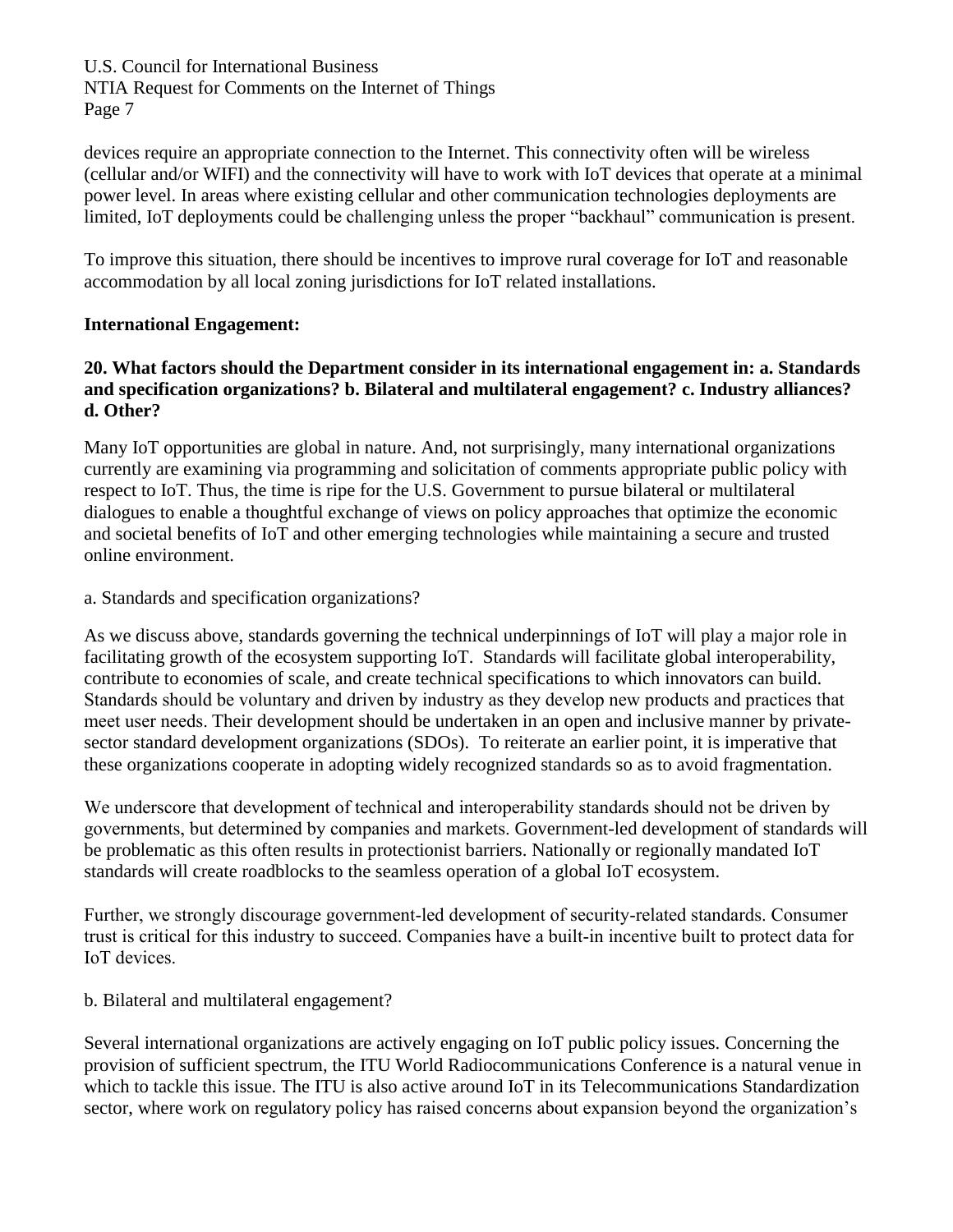NTIA Request for Comments on the Internet of Things Page 8

mandate and propensity to support government mandates that will stifle rather than promote the benefits of IoT. We encourage the Department of Commerce to pursue approaches to ensure that the ITU does not adopt policies inconsistent with the principles we have advocated throughout this document.

On the immediate horizon, the OECD Committee on Digital Economy Policy (CDEP) will devote a [high-level panel](http://www.oecd.org/internet/ministerial/themes/building-global-connectivity/) to exploring "Tomorrow's Internet of Things" at its Ministerial, June 22-23, 2016 in Cancun, Mexico. This panel, composed of leading experts from all stakeholder groups, will explore many of the issues that are the focus on this RFC, including ensuring access to efficient and widespread communication infrastructures and services, as well as privacy and security, protection of consumers and more broadly addressing the potential effects on economies and societal values.

The OECD Ministerial discussion likely will produce new insights that may lend themselves to public policy "action items" warranting careful consideration by the U.S. Government to ensure a continued "light touch" approach. Equally important, the OECD intends to follow up the Ministerial discussion with an IoT-focused work-stream in the 2017-2018 period. It is imperative that the U.S. Government, in consultation and collaboration with the U.S. business community, remain actively engaged in shaping the OECD's continued focus on IoT innovative benefits and policy/regulatory challenges.

### c. Industry alliances?

There are many different types of industry alliances that even now of emerging. The U.S. Government should monitor the development of such alliances and regard them as an important source of information and expertise, both technical and commercial/market oriented.

### d. Other?

Push for Definitions – As we note above, USCIB does not believe it is necessary at this time to develop a precise, exclusive definition of the IoT. We are concerned that establishing such a definition would serve as the first step toward regulating the group of technologies that the IoT represents, which USCIB would not support. The U.S. Government should use its access to international organizations such as the ITU and the OECD to discourage efforts to exclusively define IoT. It should also use these organizations to push back on unnecessary national and local restrictions that could hamper innovation and prevent consumers from accessing beneficial global IoT products and services.

### **21. What issues, if any, regarding IoT should the Department focus on through international engagement?**

As we have discussed throughout these comments, the Commerce Department should monitor the global development of IoT and identify policies or regulations that act to impede the full potential of IoT. The goal should be to create an enabling environment that is technology neutral and market-oriented and avoids regulatory barriers and government intrusions into commerce developments and technical standards. This could, for instance, be part of the portfolio of the Department's Digital Attaches.

From a policy perspective, the U.S. Government should continue, in concert with all relevant U.S. Government agencies, to promote cross-border data flows and service provision, prohibit localization requirements, and promote workable and interoperable approaches to privacy and security. Examples of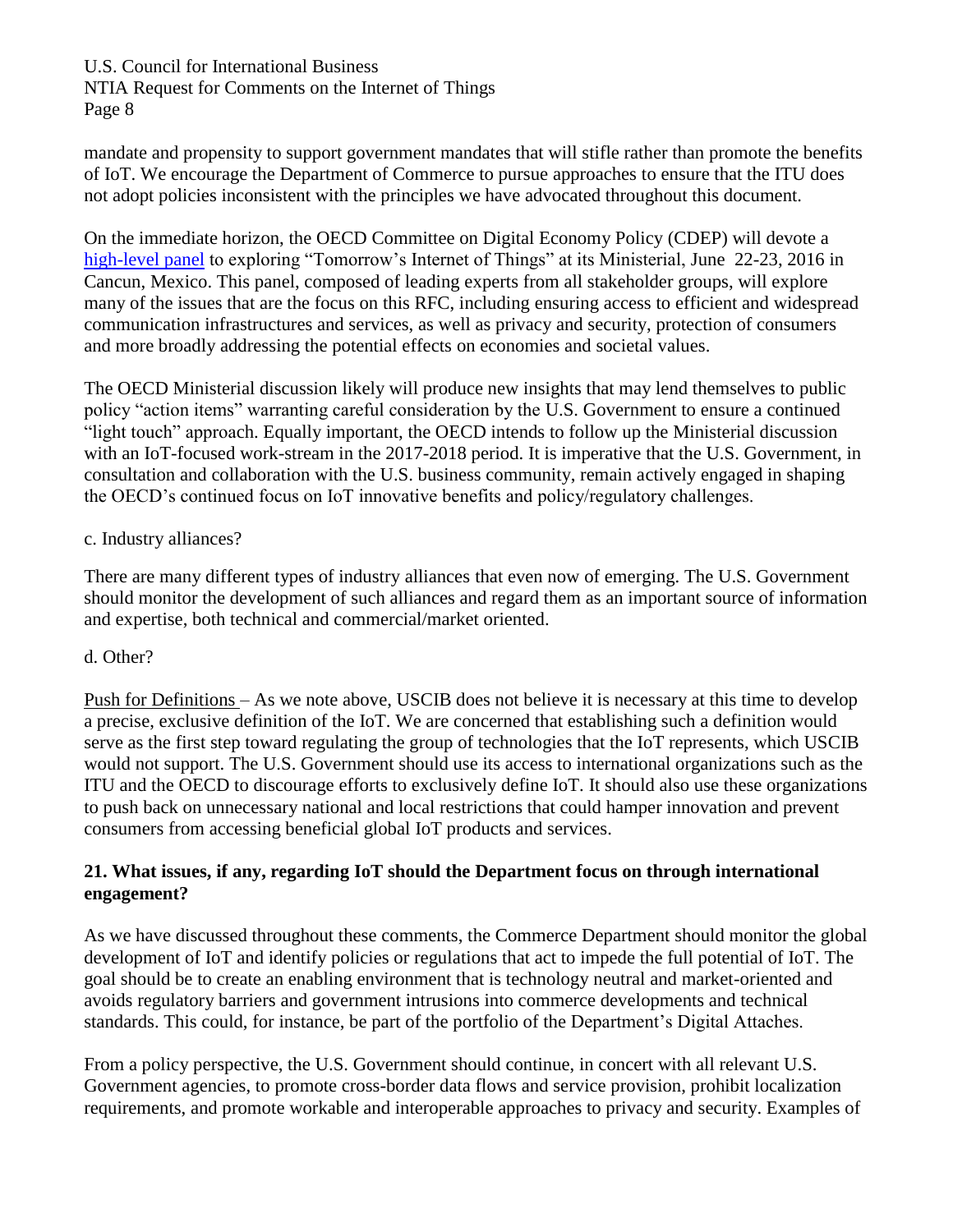U.S. Council for International Business NTIA Request for Comments on the Internet of Things Page 9

the latter include the APEC Cross-Border Privacy Rules system and the EU-US Privacy Shield. The U.S. Government also should recognize the close nexus between IoT and 5G around spectrum.

Finally, the U.S. Government should devote more energy to creating mechanisms for intergovernmental and multistakeholder global collaboration.

## **22. Are there Internet governance issues now or in the foreseeable future specific to IoT?**

We continue to see growing interest in the Internet Governance Forum (IGF) in exploring the economic and societal benefits of IoT along with the privacy and security-related challenges. The IGF is a valuable forum for these discussions because it enables inputs by all stakeholder groups that, to date, have been exploratory, informational, and educational in nature. This fills a crucial gap in global discourse on this subject, which, when undertaken in intergovernmental organizations, is susceptible to pressure from some governments to be "outcome oriented" or otherwise produce new regulatory prescriptions.

Multistakeholder discussion is especially valuable in addressing Internet governance issues important to the global proliferation of IoT because these tend to be targets for protectionist government policies or burdensome regulations. Examples include policies limiting cross-border data flows (ostensibly for privacy and/or security reasons) or addressing extraterritorial jurisdiction. As we discuss below, efforts to harness IoT through approaches to Internet governance that close borders not only hamper the evolution of IoT across the entire digital ecosystem, but more importantly, greatly limit the ability of the protective country to yield the benefits of this technology.

On the technical side, there may be issues regarding special use of Internet resources for IoT routing, IP addresses, and domain names, which likely benefit from multistakeholder discussion in forums such as the IGF and ICANN.

## **23. Are there policies that the government should seek to promote with international partners that would be helpful in the IoT context?**

For regulatory considerations, governments should start with a gap analysis and an objective to introduce new government interventions only where necessary to close gaps. As we have emphasized, regulatory approaches should be "light-touch" in view of the dynamic nature of IoT innovation, the prevalence of nascent services, and the likelihood that existing policy-frameworks (e.g., privacy, security) can be used extensively for IoT.

We cannot emphasize enough that the U.S. Government, in close consultation with U.S. business, should actively oppose through bilateral, regional, and multilateral negotiations the proliferation of such protectionist devices as on mandatory technical standards, industrial policy requirements, interoperability obligations, and switching requirements, among others.

**24. What factors can impede the growth of the IoT outside the U. S. (e.g., data or service localization requirements or other barriers to trade), or otherwise constrain the ability of U.S. companies to provide those services on a global basis? How can the government help to alleviate these factors?**